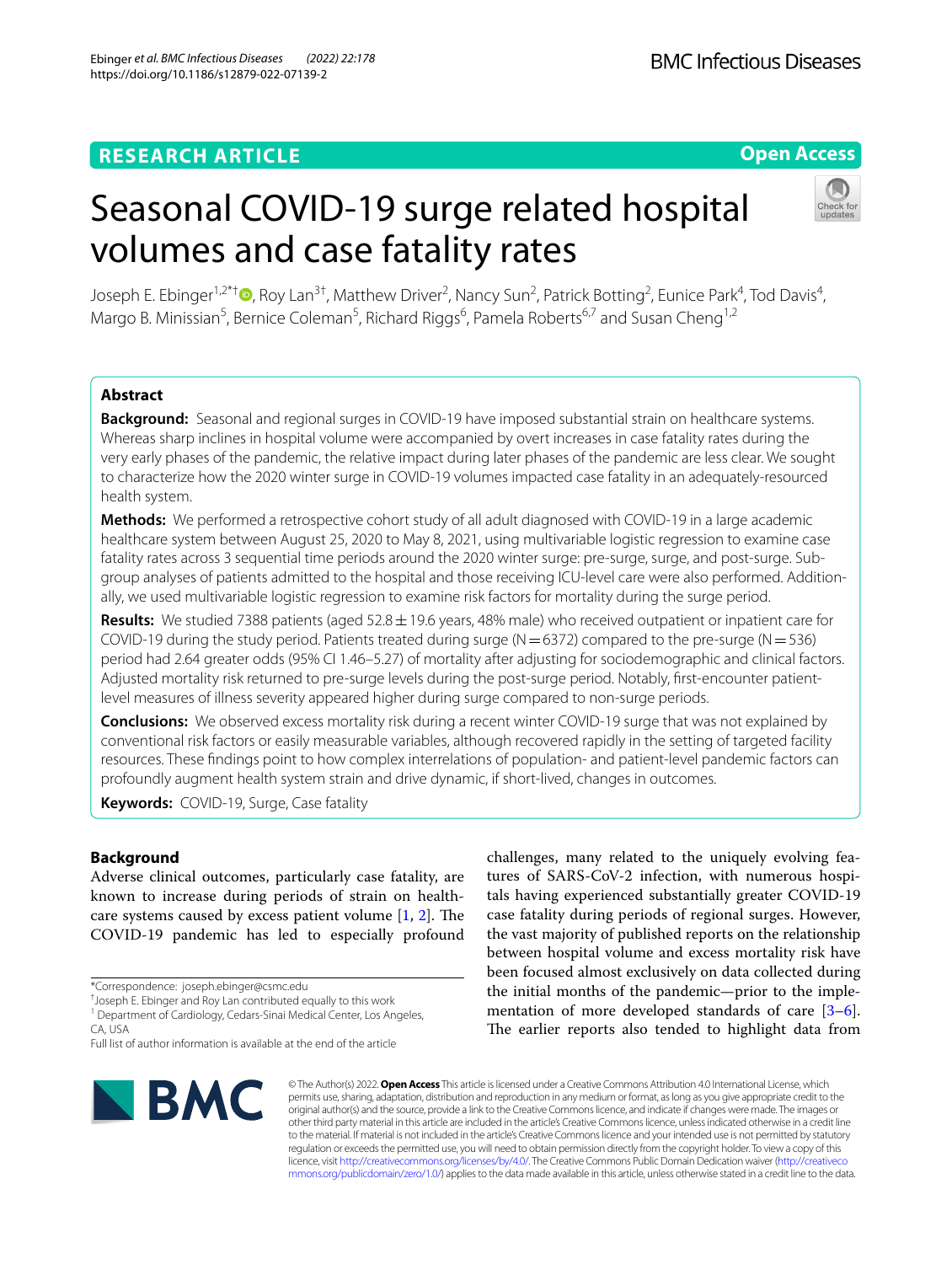facilities with limited staff and operational resources; these factors are likely to have contributed to greater increases in mortality during periods of surge [\[7](#page-6-4)], leading to potentially extreme estimates of excess mortality associated with rapid increases in patient volume for a given health system  $[8, 9]$  $[8, 9]$  $[8, 9]$  $[8, 9]$ . Reports from the initial phase of the pandemic are also limited to the efects of the earlier SARS-CoV-2 variants, and more recently emerged variants are known to have diferential impacts on clinical outcomes [[10\]](#page-6-7).

Amidst ongoing regional surges of COVID-19, related in part to recently emerged SARS-CoV-2 variants, more uptodate information is needed regarding how the pressures of COVID-19 surges on health systems can impact outcomes—especially during the winter season, when colder weather tends to increase both viral transmissibility and patient-level susceptibility to more severe types of illness [\[11\]](#page-6-8). Most hospitals have adopted more advanced SARS-CoV-2 therapies, developed standards of care for more severely ill patients, and developed protocols for anticipating rapid increases in patient volume. However, the more transmissible SARS-CoV-2 variants and the overall epidemiologic persistence of COVID-19 across all communities have led to surges that continue to impose dynamic challenges for all health systems.

## **Methods**

## **Study design and sampling**

To investigate the nature and correlates of COVID-19 associated outcomes before, during, and after the Winter 2020 surge, we performed a retrospective cohort study of all adult patients (age  $\geq$  18 years) treated for confirmed COVID-19 infection in our large multisite healthcare system based in Los Angeles, California (Cedars-Sinai Health System), from August 25, 2020 through May 8, 2021. Cedars-Sinai Medical Center is the largest nonproft hospital in the western United States, with a total of 886 hospital beds, 96 of which are in intensive care units (ICU). In addition, it has a catchment area of  $>1.8$  million people, with over a quarter million inpatient hospital days for admitted patients,>90,000 emergency department visits, and nearly 800,000 outpatient appointments annually. All laboratory testing for COVID-19 were performed using reverse transcriptase polymerase chain reaction (PCR) of extracted RNA from nasopharyngeal swabs.

## **Data collection**

We obtained demographic, clinical, and outcomes data from the Cedars-Sinai electronic health record (EHR) and manually confrmed key clinical and outcomes variables. We defned race/ethnicity membership as follows: Asian, Hispanic/Latinx ethnicity (all races), non-Hispanic Black, non-Hispanic White, and other (including individuals with multiple races listed). To estimate relative comorbid status, the Elixhauser Comorbidity Index score was calculated with van Walraven weighting, using the International Classifcation of Diseases-10 (ICD-10) codes present at the time of COVID-19 presentation [[12\]](#page-6-9). Specifc clinical characteristics were identifed for each patient using ICD-10 diagnoses at presentation, including: obesity, hypertension, diabetes mellitus, prior myocardial infarction (MI) or heart failure (HF), and prior chronic obstructive pulmonary disease (COPD) or asthma. Laboratory values from the time of admission were also obtained from the EHR.

# **Exposures and outcomes**

Our primary exposure was the receipt of care for COVID-19 during three distinct time periods: pre-surge (August 25, 2020–November 7, 2020), surge (November 8, 2020–February 22, 2021), and post-surge (February 23, 2021–May 8, 2021). The start of the surge period was declared by hospital capacity management based on trends in internal and regional case volumes. The end of the surge period was calculated as the date at which the 7-day rolling average of newly diagnosed COVID-19 cases dropped below the 7-day rolling average at the beginning of the surge. The pre-surge period and postsurge period were defned as the 75 days before and after the surge period, respectively, as a larger observation window would include cases from a prior surges.

Our primary outcome was COVID-19 case fatality. For patients admitted to the hospital, we defned case fatality as a death during hospitalization or up to 30 days from the time of discharge as documented in the EHR. For patients not requiring admission, case fatality was defned as death within 30 days from the date of initial COVID-19 diagnosis.

#### **Statistical analyses**

Demographic and clinical characteristics were summarized using mean and standard deviation (SD) for continuous variables and as counts with percentages for all categorical variables. We compared demographic, clinical and laboratory characteristics across time periods using analysis of variance (ANOVA) for continuous measures and Chi-squared tests for categorical measures. We conducted multivariable logistic regression to examine the association between time period and case fatality, both overall and by subgroups of patients admitted to the hospital and those receiving ICU-level care. Additionally, we used multivariable logistic regression to examine risk factors for mortality during the surge period. All analyses were adjusted for age, sex, race/ethnicity, Elixhauser score, hypertension, and diabetes mellitus. A two-tailed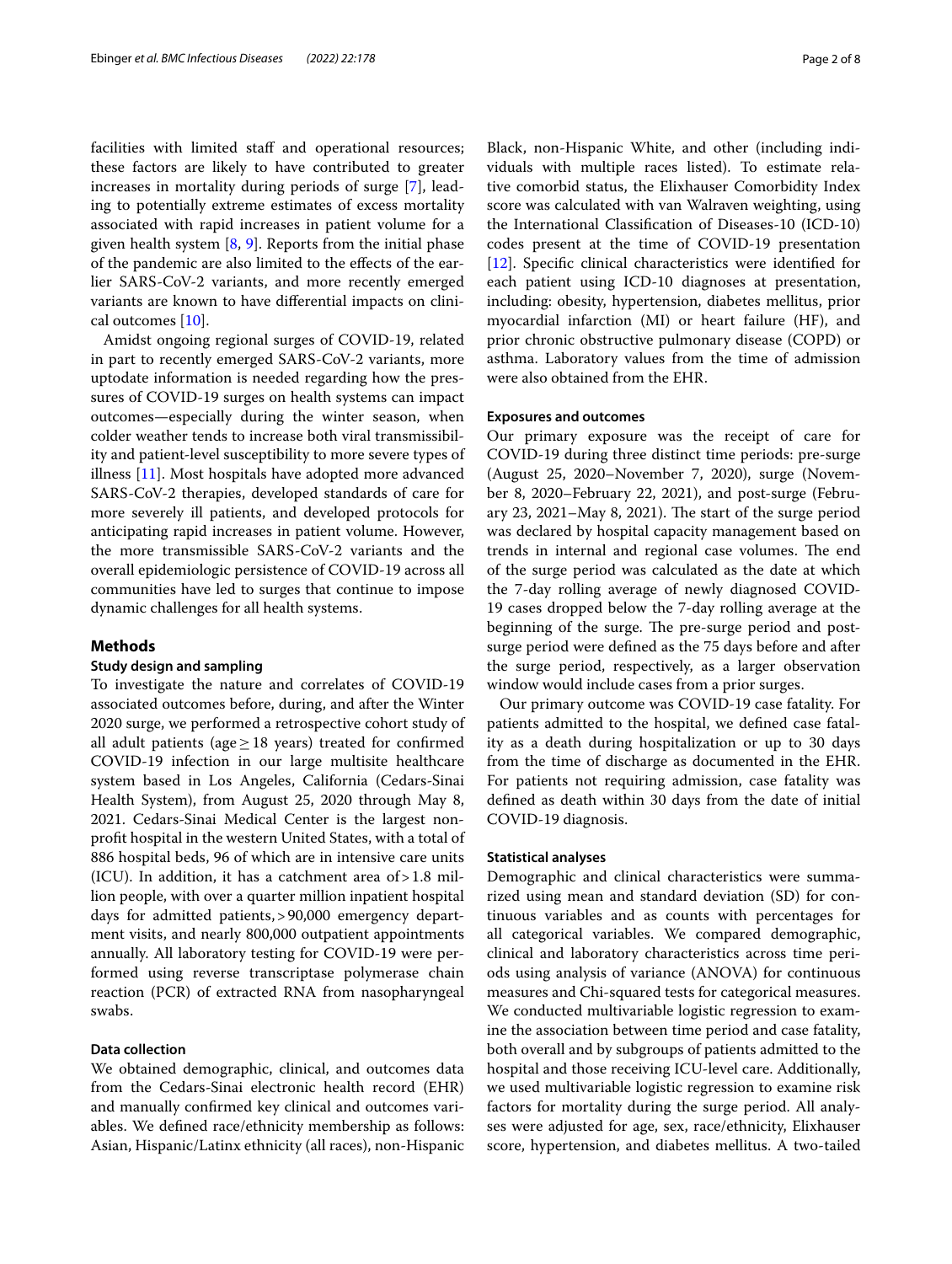P-value of <0.05 were considered significant. All analyses were conducted using R V.4.0.2 (R Foundation for Statistical Computing, Vienna, Austria).

# **Results**

# **Cohort characteristics**

A total of 7,388 patients with COVID-19 were identifed during the study period with a mean age of  $52.8 \pm 19.6$  years, 47.8% of whom were male. A total of 536 patients were diagnosed during the pre-surge period, 6372 during the surge, and 480 during the post-surge period (Fig. [1\)](#page-2-0). Overall, patients in the surge period were on average older  $(53.3 \pm 19.5)$  than those in the pre-surge  $(50.3 \pm 19.8)$  and post-surge periods  $(48.5 \pm 19.5; p < 0.001)$ . Patients during the surge period also exhibited greater rates of obesity, hypertension and diabetes mellitus when compared to the pre-surge and post-surge periods. The average mean daily COVID-19 case count increased  $(p < 0.001)$  during the surge period  $(59.6 \pm 41.6)$ , compared to both the pre-surge period  $(7.1 \pm 3.7)$  $(7.1 \pm 3.7)$  $(7.1 \pm 3.7)$  and the post-surge period  $(6.4 \pm 3.1)$  (Table 1). Transfers from other acute care hospitals ranged between 2.5% and 4.9% of all COVID-19 cases across the 3 periods (Additional fle [1](#page-6-10): Table S1).

# **Multivariable analysis**

During the study period there were 412 deaths (case fatality rate 5.6%), with 11 (2.1%) during the pre-surge period, 385 (6.0%) during the surge period, and 16 (3.3%) during the post-surge period. Following multivariable adjustment for demographic and clinical characteristics, patients diagnosed with COVID-19 during the surge period experienced higher odds of death (OR: 2.64, 95% CI 1.46–5.27) compared to patients diagnosed in the pre-surge time period (Table [2](#page-3-1)). Odds of death were also higher during the surge period for

<span id="page-2-0"></span>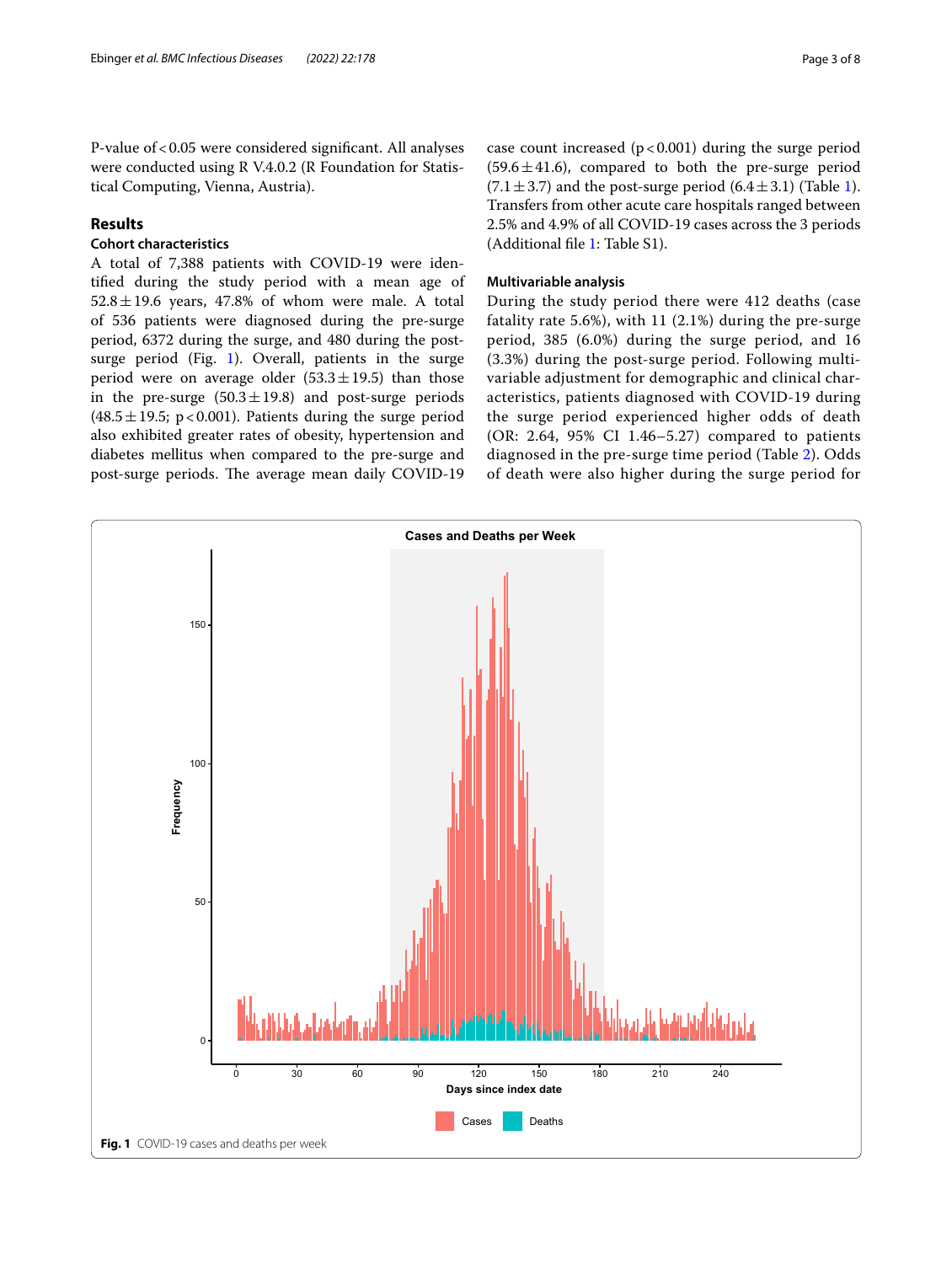<span id="page-3-0"></span>

|  |  |  |  | <b>Table 1</b> Demographic and clinical characteristics of COVID-19 patients, 8/25/2020 to 5/8/2021 |
|--|--|--|--|-----------------------------------------------------------------------------------------------------|
|--|--|--|--|-----------------------------------------------------------------------------------------------------|

|                                                           | Overall $(n=7388)$ | Pre-surge<br>period<br>$(n=536)$ | Surge period ( $n = 6372$ ) | Post-surge<br>period<br>$(n=480)$ | p-value |
|-----------------------------------------------------------|--------------------|----------------------------------|-----------------------------|-----------------------------------|---------|
| Average daily cases, mean (SD)                            | 28.7 (37.5)        | 7.1(3.7)                         | 59.6 (41.6)                 | 6.4(3.1)                          | < 0.001 |
| Demographic characteristics                               |                    |                                  |                             |                                   |         |
| Age, mean (SD), years                                     | 52.76 (19.60)      | 50.26 (19.78)                    | 53.29 (19.53)               | 48.48 (19.52)                     | < 0.001 |
| Male sex, n (%)                                           | 3529 (47.8)        | 260 (48.5)                       | 3054 (47.9)                 | 215 (44.8)                        | 0.389   |
| Race/ethnicity, n (%)                                     |                    |                                  |                             |                                   |         |
| Asian                                                     | 624(8.4)           | 31(5.8)                          | 564(8.9)                    | 29(6.0)                           | < 0.001 |
| Hispanic/Latinx                                           | 2423 (32.8)        | 158 (29.5)                       | 2136 (33.5)                 | 129 (26.9)                        |         |
| Non-Hispanic Black                                        | 1212 (16.4)        | 97(18.1)                         | 1034 (16.2)                 | 81 (16.9)                         |         |
| Non-Hispanic White                                        | 2416 (32.7)        | 193 (36.0)                       | 2031 (31.9)                 | 192 (40.0)                        |         |
| Other                                                     | 368(5.0)           | 21(3.9)                          | 324(5.1)                    | 23(4.8)                           |         |
| Clinical characteristics                                  |                    |                                  |                             |                                   |         |
| Elixhauser comorbidity score <sup>a</sup> , mean $\pm$ SD | 7.44 (11.84)       | 6.31(10.24)                      | 7.50 (11.95)                | 7.82 (11.98)                      | 0.060   |
| Obesity, n (%)                                            | 1697 (23.0)        | 109(20.3)                        | 1498 (23.5)                 | 90 (18.8)                         | 0.019   |
| Hypertension, n (%)                                       | 3001 (40.6)        | 176 (32.8)                       | 2648 (41.6)                 | 177 (36.9)                        | < 0.001 |
| Diabetes mellitus, n (%)                                  | 1804 (24.4)        | 105 (19.6)                       | 1597 (25.1)                 | 102(21.2)                         | 0.004   |
| Prior myocardial infarction or heart failure, n (%)       | 1230 (16.6)        | 70 (13.1)                        | 1073 (16.8)                 | 87(18.1)                          | 0.052   |
| Prior COPD or asthma, n (%)                               | 1326 (17.9)        | 78 (14.6)                        | 1174 (18.4)                 | 74 (15.4)                         | 0.026   |

COPD, chronic obstructive pulmonary disease; SD, standard deviation

<sup>a</sup> Elixhauser comorbidity score calculated using the van Walraven method

hospitalized patients (3.20, 1.76–6.43), and those admitted to the ICU, (2.81, 1.20–7.29) (Additional file [1](#page-6-10): Table S2). No statistically significant differences in case fatality were observed between the pre-surge and post-surge periods in the overall, hospitalized, and ICU groups.

In the fully adjusted model, during the surge period patients over age 65 (5.76, 4.29–7.81), males (1.55, 1.23–1.96), Hispanic/Latinx patients (1.64, 1.05–2.50), and Asian patients (1.64, 1.05–2.50) were more likely to experience death. Increasing comorbidity burden, as assessed by Elixhauser score, was also positively associated with risk of death (1.06, 1.05–1.07) (Table [3](#page-4-0)).

## **First‑encounter measures of illness severity**

A total of 2537 patients were hospitalized during the study period. To assess the severity of illness at the

time of initial clinical presentation (i.e. frst encounter), we examined the presenting vital signs and laboratory values at the time of hospital admission. Clinically modest but statistically signifcant diferences were appreciated among patients across time periods, including for the average mean C-Reactive Protein (in mg/L  $110.4 \pm 85.4$  surge,  $84.8 \pm 79.1$  pre-surge,  $101.0 \pm 100.3$ post-surge; p=0.019), serum Creatinine (in mg/dL 1.6  $\pm 2.4, \pm 1.2 \pm 1.4, \pm 1.7 \pm 2.6, \text{ p}=0.031$ , serum HCO3 (in mmol/L  $22.8 \pm 5.7$ ,  $25.2 \pm 6.0$ ,  $22.9 \pm 8.7$ ; p=0.046), mean systolic blood pressure (in mmHg  $124.8 \pm 19.7$ ,  $123.1 \pm 18.9, \pm 121.3 \pm 20.6, p=0.039$ , mean respiratory rate  $(20.2 \pm 4.1, 19.3 \pm 3.7, 18.7 \pm 3.4; p < 0.001)$ , SPO2 (95.3±3.4,  $96.0 \pm 2.6$ ,  $96.2 \pm 3.9$ ; p<0.001), and mean temperature (degrees Fahrenheit 99.6±1.4, 99.8  $\pm$  [1](#page-6-10).5,  $\pm$  99.2  $\pm$  1.4; p < 0.001) (Additional file 1: Table S3).

<span id="page-3-1"></span>**Table 2** Odds of death, by time period, among patients with COVID-19

|                                 | Unadjusted OR (95% CI) | Adjusted OR (95% CI) <sup>a</sup> |
|---------------------------------|------------------------|-----------------------------------|
| Time period                     |                        |                                   |
| Pre-surge (8/25/2020-11/7/2020) | Ref.                   | Ref.                              |
| Surge (11/8/2020-2/22/2021)     | 3.07 (1.76, 5.98)      | 2.64(1.46, 5.27)                  |
| Post-surge (2/23/2021-5/8/2021) | 1.65(0.76, 3.68)       | 1.63(0.72, 3.81)                  |

Bold value indicate odds ratios who's 95% CI does not cross unity, indicating statistical signifcance

CI, Confdence Interval; OR, Odds Ratio

<sup>a</sup> Model adjusted for age, sex, race/ethnicity, Elixhauser score, hypertension, diabetes, obesity, chronic obstructive pulmonary disease or asthma, and prior myocardial infarction or heart failure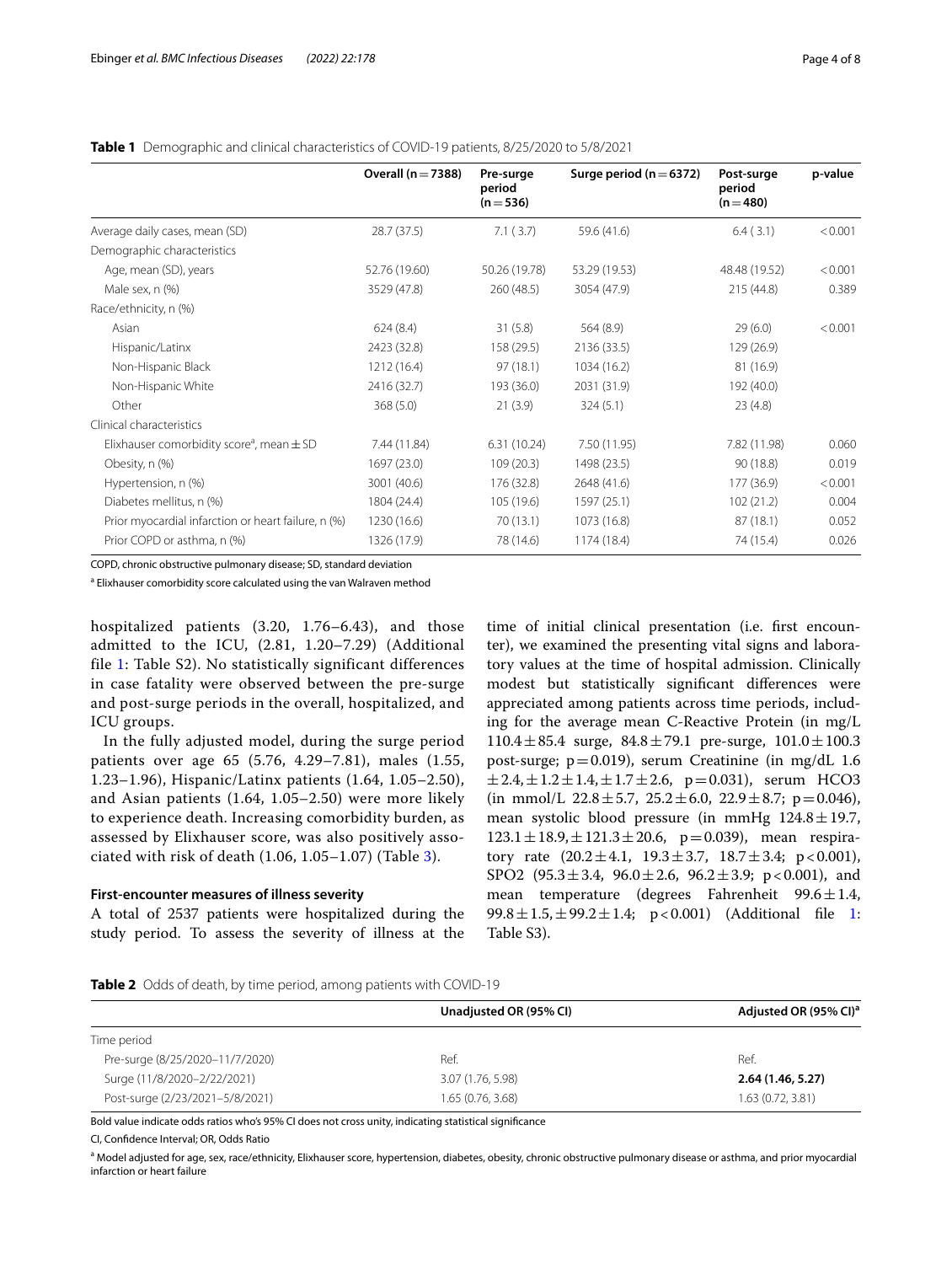|                              | Unadjusted OR (95% CI) | Adjusted OR (95% CI) <sup>8</sup> |
|------------------------------|------------------------|-----------------------------------|
| Age                          |                        |                                   |
| Below 65                     | Ref.                   | Ref.                              |
| Above 65                     | 10.91 (8.47, 14.22)    | 5.76 (4.29, 7.81)                 |
| Sex                          |                        |                                   |
| Female                       | Ref.                   | Ref.                              |
| Male                         | 1.84 (1.49, 2.28)      | 1.55 (1.23, 1.96)                 |
| Race/ethnicity               |                        |                                   |
| Non-Hispanic white           | Ref.                   | Ref.                              |
| Non-Hispanic Black           | 0.57(0.41, 0.79)       | 0.72(0.50, 1.02)                  |
| Hispanic/Latinx              | $0.64$ (0.50, 0.82)    | 1.53(1.15, 2.05)                  |
| Asian                        | 0.74(0.50, 1.07)       | 1.64(1.05, 2.50)                  |
| Other                        | 0.76(0.46, 1.20)       | 1.17(0.67, 1.96)                  |
| Elixhauser comorbidity score | 1.08 (1.08, 1.09)      | 1.06(1.05, 1.07)                  |
| <b>Diabetes</b>              |                        |                                   |
| No                           | Ref.                   | Ref.                              |
| Yes                          | 3.55 (2.88, 4.38)      | 1.19(0.93, 1.53)                  |
| Hypertension                 |                        |                                   |
| No                           | Ref.                   | Ref.                              |
| Yes                          | 4.25 (3.38, 5.38)      | 0.96(0.72, 1.29)                  |
|                              |                        |                                   |

<span id="page-4-0"></span>**Table 3** Risk factors for death during surge among patients with COVID-19

Bold values indicate odds ratios who's 95% CI does not cross unity, indicating statistical signifcance

CI, Confdence Interval; OR, Odds Ratio

<sup>a</sup> Model adjusted for age, sex, race/ethnicity, Elixhauser score, hypertension, diabetes, obesity, chronic obstructive pulmonary disease or asthma, and prior myocardial infarction or heart failure

## **Discussion**

In this study of over 7000 patients who received outpatient or inpatient care for COVID-19 between August 2020 and May 2021, adjusted mortality risk increased signifcantly from the Fall pre-surge period to the Winter surge period—corresponding with the very rapid rise in patient volume. Adjusted mortality risk then returned to pre-surge levels during the Spring post-surge period corresponding to a subsequent similarly rapid decline in patient volume. The excess mortality risk during the winter COVID-19 surge was not adequately explained by conventional sociodemographic or pre-existing risk traits or easily measurable variables. However, we did observe that the excess risk recovered rapidly in the setting of targeted facility resources. Notably, however, frst-encounter patient-level measures of illness severity appeared higher during surge compared to non-surge periods—suggesting that timing of patient presentation, as related to timing illness onset, may have contributed along with external socioeconomic or other epidemiological factors to augmenting risk for adverse outcomes during the surge period.

Our fndings extend from numerous earlier scientifc and lay reports that have chronicled the overwhelming nature of the initial COVID-19 surge that began the United States in March of 2020  $[13-16]$  $[13-16]$ . This first wave was compounded by multiple factors including lack of knowledge around appropriate treatment of SARS-CoV-2 infection, unprepared resource supply chains, and a lack of adequately trained personnel in highly impacted communities. Advances in standards of care including the use of monoclonal antibodies, steroids and Remdesivir [\[17](#page-6-13)], among others, as well as more robust supply chains [[18](#page-6-14), [19\]](#page-6-15) were present during the Winter surge period evaluated in the current study—allowing for a more focused evaluation of the excess patient volume efect on COVID-19 case outcomes at a health system level. Further, the presence of 'valleys' in patient volume during non-surge time periods allowed for comparison of surge case fatality rates to those when excess patient volume was not a predominant factor.

Expanding longitudinally from the earlier reports, our analysis from the Winter 2020 surge found that patients treated for COVID-19 during the surge period had higher odds of death, both overall and when stratifed by maximum level of care required (outpatient, inpatient, and ICU). Importantly, we observed that patients presenting for care during the surge were more likely to be older, male, Hispanic/Latinx, and with a greater burden of comorbidities than those presenting during the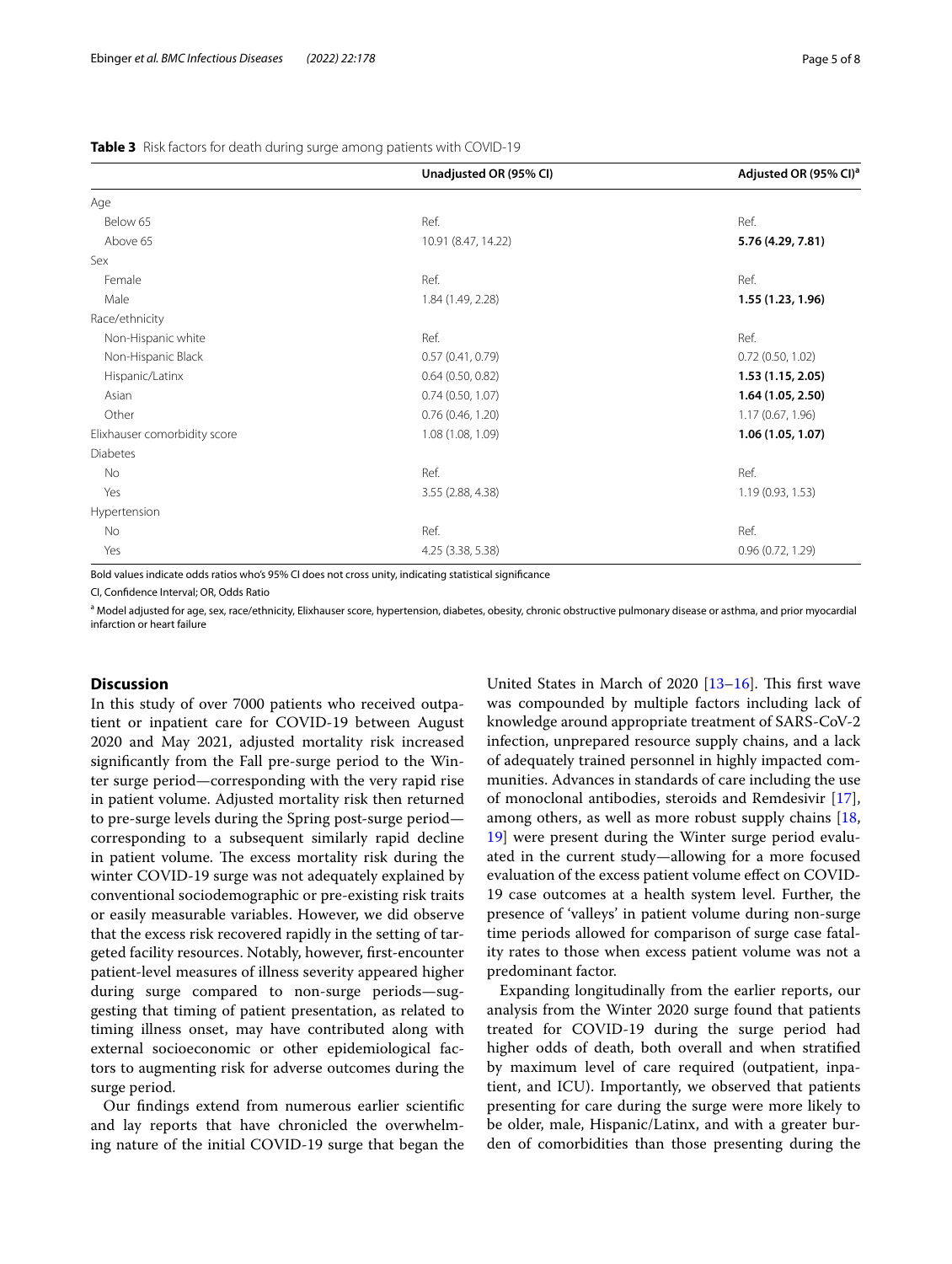non-surge periods; all these factors have been linked to greater severity of COVID-19 illness [\[4](#page-6-16), [20](#page-7-0)[–22](#page-7-1)]. Nonetheless, odds of death remained elevated during the surge period even when adjusting for these risk factors. We also observed apparently modest but statistically signifcant diferences in laboratory characteristics among patients hospitalized during the surge. It is well described that during periods of high COVID-19 activity in the community, patients delay seeking care due to fear of becoming ill or spreading the virus themselves [\[23](#page-7-2)[–27\]](#page-7-3). As such, delayed presentations, particularly among vulnerable patient populations, with subsequent late initiation of COVID-19 specifc therapies, may well have contributed to at least a portion of the observed excess mortality risk.

Previous studies have also found that discernible nonpatient factors contribute to measurable variation in COVID-19 outcomes. Increased COVID-19 case rates [\[3](#page-6-2), [28,](#page-7-4) [29\]](#page-7-5), ICU strain [[5,](#page-6-17) [12\]](#page-6-9), and limited hospital resource availability, including number of hospital beds and staf [[7\]](#page-6-4), have been linked to increased case fatality, though these studies examine outcomes solely during the initial stages of the pandemic. Nonetheless, these phenomena are known to continue to impact COVID-19 outcomes across in at-risk regions and communities. Fortunately, although surges in COVID-19 patient volume required the transformation of previously non-critical care environments into advanced care locations within our health system, we were ultimately able to house and medically accommodate all patients requiring advanced care including intubation, mechanical ventilation, and mechanical circulatory support. These advanced care needs were met through redirecting staffing support from non-critical care to critical care settings. Beyond facility-level factors, lack of statistically signifcant differences in case fatality between pre- and post-surge periods suggest that the increase in case fatality was not related to secular trends in COVID-19 outcomes during the study period, such as improvements in the standard of care and the circulation of regional COVID-19 variants linked to increased mortality [\[9](#page-6-6), [10](#page-6-7)]. In fact, while not statistically signifcant, we observed a trend towards slightly higher mortality during the post-surge compared to pre-surge period. This finding could have been related to a bias towards more severely ill patients presenting for medical encounters over time, or a residual excess in hospitalized patients; further studies using more detailed data are needed to clarify the factors contributing to variations in post-surge recovery periods.

Several limitations of this study merit consideration. Our data were derived from a single healthcare system, and thus our fndings may not be generalizable to other populations, especially those outside the United States. However, our patient cohort was found to be diverse, both demographically as well as clinically, and our institution is a high-volume center serving a large and diverse urban population. Reliance on EHR data to identify deaths may result in misclassifcation, particularly by undercounting deaths occurring outside of the hospital, though we would expect this to attenuate rather than confound our results. We were unable to systematically capture data on timing of illness onset, which precluding assessment of symptom duration prior to presentation to medical care. We recognize that all the factors driving as well as correlated with delayed patient presentations (i.e. delays in patients seeking or receiving medical attention), especially during COVID-19 surge periods, are critically important to identify and yet not easily measured in the real-world community setting. Detailed data on temporal trends in hospital occupancy, medical care stafng (e.g. nurse-to-patient ratios), and medical care supplies and other resources were not available for the current analysis and will be important for future investigations of excess mortality during surge periods. Finally, we were unable to control for COVID-19 vaccination status as vaccines were not available for the majority of the cohort until the post-surge period, and vaccine uptake in the post-surge period may have lowered risk for severe outcomes. However, given that all patients in our cohort were COVIDpositive and that reported breakthrough infection rates are relatively low  $[30]$  $[30]$ , it is unlikely that enough patients in the post-surge period were vaccinated to have biased our results.

## **Conclusions**

In summary, our study highlights the reality of excess mortality risk seen during the last Winter surge of COVID-19 experienced by a high-volume healthcare system serving a diverse and large metropolitan region. The excess mortality risk was not explained by conventional risk factors or easily measurable variables, although recovered rapidly in the setting of targeted facility resources. These findings point to how complex interrelations of population- and patient-level pandemic factors can profoundly augment health system strain and drive dynamic, if short-lived, changes in outcomes.

#### **Abbreviations**

ANOVA: Analysis of variance; COPD: Chronic obstructive pulmonary disease; EHR: Electronic health record; ICD-10: International Classifcation of Diseases-10; ICU: Intensive care units; HF: Heart failure; MI: Myocardial infarction; PCR: Polymerase chain reaction; SD: Standard deviation.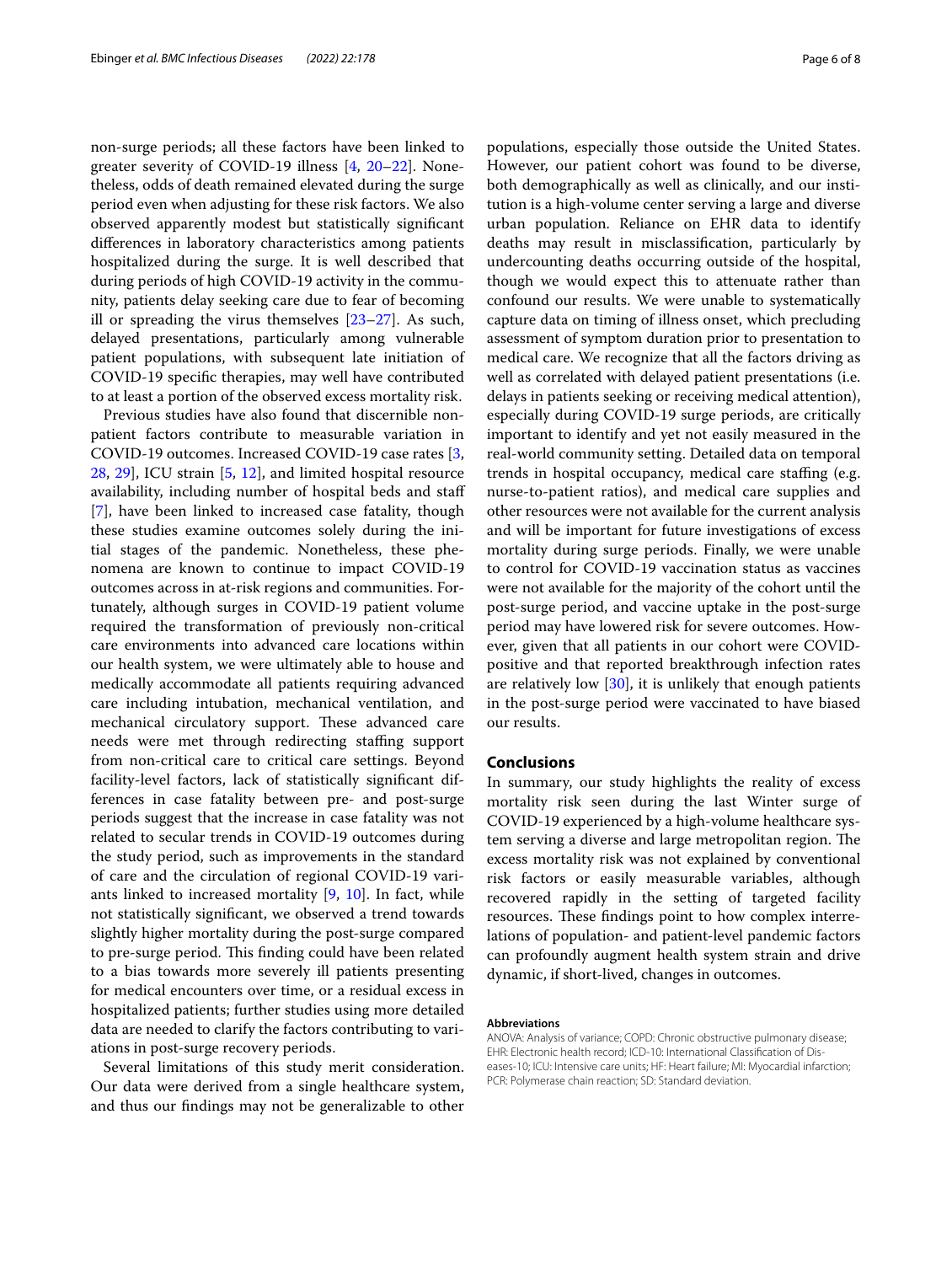# **Supplementary Information**

The online version contains supplementary material available at [https://doi.](https://doi.org/10.1186/s12879-022-07139-2) [org/10.1186/s12879-022-07139-2](https://doi.org/10.1186/s12879-022-07139-2).

<span id="page-6-10"></span>**Additional fle 1: Table S1.** COVID-19 patients transferred from other acute care facilities and associated mortality, by time period. **Table S2.** Odds of death, by time period, among patients with COVID-19 among those admitted to the hospital and to those admitted to the ICU. **Table S3.** Diagnostic values at admission among patients hospitalized for COVID-19, by time period.

#### **Acknowledgements**

We are grateful to all the front-line healthcare workers in our healthcare system who continue to be dedicated to delivering the highest quality care for all patients, as well as the invaluable contributions of the CORALE and EMBARC study investigators and staf.

#### **Authors' contributions**

JEE took part in conceptualization, methodology, validation, formal analysis, investigation, resources, data curation, writing—original draft, writing—review & editing, visualization, and funding acquisition. RL took part in conceptualization, formal analysis, data curation, writing—original draft, and writing review & editing. MD took part in methodology, validation, formal analysis, writing—review & editing, and visualization. NS took part in Validation, formal analysis, and writing—review & editing. PB took part in methodology, validation, and writing—review & editing. EP took part in validation, formal analysis, and writing—review & editing. TD, MBM, RR, and PR took part in writing—review & editing, and supervision. BC took part in conceptualization, methodology, writing—review & editing, and supervision. SC took part in conceptualization, methodology, validation, formal analysis, investigation, resources, data curation, writing—original draft, writing—review & editing, visualization, supervision, project administration, and funding acquisition. All authors read and approved the manuscript.

#### **Funding**

This work was supported in part by Cedars-Sinai Medical Center, the Erika J Glazer Family Foundation, and NIH grants U54-CA260591 and K23-HL153888. Funding sources had no role in the design of the study and collection, analysis, and interpretation of data and in writing the manuscript.

#### **Availability of data and materials**

Due to their sensitive nature, restrictions apply to the availability of the data that support the fndings, which were used under license for the current study, and so are not publicly available. Data are however available from the authors upon reasonable request and with permission of Cedars-Sinai Medical Center.

### **Declarations**

#### **Ethics approval and consent to participate**

This study and access to the data were approved by the Cedars-Sinai Institutional Review Board (CORALE\_EHR: Study 00000603), with a waiver for informed consent. Data was anonymized before use.

#### **Consent for publication**

Not applicable.

#### **Competing interests**

The authors declare that they have no competing interests.

## **Author details**

<sup>1</sup> Department of Cardiology, Cedars-Sinai Medical Center, Los Angeles, CA, USA. <sup>2</sup> Smidt Heart Institute, Cedars-Sinai Medical Center, Los Angeles, CA, USA.<sup>3</sup> College of Medicine, University of Tennessee Health Science Center, Memphis, TN, USA. <sup>4</sup> Enterprise Data Intelligence, Cedars-Sinai Medical Center, Los Angeles, California, USA. <sup>5</sup> Brawerman Nursing Institute and Nursing Research Department, Cedars-Sinai Medical Center, Los Angeles, CA, USA. <sup>6</sup>Department of Medical Affairs, Cedars-Sinai Medical Center, Los Angeles, CA,

USA. 7 Department of Biomedical Sciences, Division of Informatics, Cedars-Sinai Medical Center, Los Angeles, CA, USA.

Received: 21 December 2021 Accepted: 9 February 2022<br>Published online: 23 February 2022

## **References**

- <span id="page-6-0"></span>Anesi GL, Liu VX, Gabler NB, Delgado MK, Kohn R, Weissman GE, Bayes B, Escobar GJ, Halpern SD. Associations of intensive care unit capacity strain with disposition and outcomes of patients with sepsis presenting to the emergency department. Ann Am Thorac Soc. 2018;15(11):1328–35.
- <span id="page-6-1"></span>2. Eriksson CO, Stoner RC, Eden KB, Newgard CD, Guise JM. The Association between hospital capacity strain and inpatient outcomes in highly developed countries: a systematic review. J Gen Intern Med. 2017;32(6):686–96.
- <span id="page-6-2"></span>3. Block BL, Martin TM, Boscardin WJ, Covinsky KE, Mourad M, Hu LL, Smith AK. Variation in COVID-19 mortality across 117 US hospitals in high- and low-burden settings. J Hosp Med. 2021;16(4):215–8.
- <span id="page-6-16"></span>4. Gupta S, Hayek SS, Wang W, Chan L, Mathews KS, Melamed ML, Brenner SK, Leonberg-Yoo A, Schenck EJ, Radbel J, et al. Factors associated with death in critically ill patients with coronavirus disease 2019 in the US. JAMA Intern Med. 2020;180(11):1436–47.
- <span id="page-6-17"></span>5. Karaca-Mandic P, Sen S, Georgiou A, Zhu Y, Basu A: Association of COVID-19-Related Hospital Use and Overall COVID-19 Mortality in the USA. J Gen Intern Med. 2020; 1–3.
- <span id="page-6-3"></span>6. Statistics and research: mortality risk of COVID-19, Coronavirus Pandemic (COVID-19). <https://ourworldindata.org/mortality-risk-covid>.
- <span id="page-6-4"></span>7. Janke AT, Mei H, Rothenberg C, Becher RD, Lin Z, Venkatesh AK. Analysis of hospital resource availability and COVID-19 mortality across the United States. J Hosp Med. 2021;16(4):211–4.
- <span id="page-6-5"></span>8. Ledford H. Why do COVID death rates seem to be falling? Nature. 2020;587(7833):190–2.
- <span id="page-6-6"></span>9. NIH COVID-19 treatment guidelines: guidelines archives. [https://www.](https://www.covid19treatmentguidelines.nih.gov/about-the-guidelines/guidelines-archive/) [covid19treatmentguidelines.nih.gov/about-the-guidelines/guidelines](https://www.covid19treatmentguidelines.nih.gov/about-the-guidelines/guidelines-archive/)[archive/.](https://www.covid19treatmentguidelines.nih.gov/about-the-guidelines/guidelines-archive/)
- <span id="page-6-7"></span>10. SeyedAlinaghi S, Mirzapour P, Dadras O, Pashaei Z, Karimi A, MohsseniPour M, Soleymanzadeh M, Barzegary A, Afsahi AM, Vahedi F, et al. Characterization of SARS-CoV-2 diferent variants and related morbidity and mortality: a systematic review. Eur J Med Res. 2021;26(1):51.
- <span id="page-6-8"></span>11. Moriyama M, Hugentobler WJ, Iwasaki A. Seasonality of respiratory viral infections. Ann Rev Virol. 2020;7(1):83–101.
- <span id="page-6-9"></span>12. van Walraven C, Austin PC, Jennings A, Quan H, Forster AJ. A modifcation of the Elixhauser comorbidity measures into a point system for hospital death using administrative data. Med Care. 2009;47(6):626–33.
- <span id="page-6-11"></span>13. Kleinpell R, Ferraro DM, Maves RC, Kane Gill SL, Branson R, Greenberg S, Doersam JK, Raman R, Kaplan LJ. Coronavirus disease 2019 pandemic measures: reports from a national survey of 9,120 ICU clinicians. Crit Care Med. 2020;48(10):e846–55.
- 14. Chokshi DA, Katz MH. Emerging lessons from COVID-19 response in New York City. JAMA. 2020;323(20):1996–7.
- 15. Keeley C, Jimenez J, Jackson H, Boudourakis L, Salway RJ, Cineas N, Villanueva Y, Bell D, Wallach AB, Boyle Schwartz D, et al. Staffing up for the surge: expanding the New York City Public Hospital workforce during the COVID-19 pandemic. Health Af (Millwood). 2020;39(8):1426–30.
- <span id="page-6-12"></span>16. Argenziano MG, Bruce SL, Slater CL, Tiao JR, Baldwin MR, Barr RG, Chang BP, Chau KH, Choi JJ, Gavin N, et al. Characterization and clinical course of 1000 patients with coronavirus disease 2019 in New York: retrospective case series. Bmj. 1996;2020:m369.
- <span id="page-6-13"></span>17. Beigel JH, Tomashek KM, Dodd LE, Mehta AK, Zingman BS, Kalil AC, Hohmann E, Chu HY, Luetkemeyer A, Kline S, et al. Remdesivir for the treatment of Covid-19—fnal report. N Engl J Med. 2020;383(19):1813–26.
- <span id="page-6-14"></span>18. Rebmann T, Alvino RT, Holdsworth JE. Availability and crisis standards of care for personal protective equipment during fall 2020 of the COVID-19 pandemic: a national study by the APIC COVID-19 task force. Am J Infect Control. 2021;49(6):657–62.
- <span id="page-6-15"></span>19. Rebmann T, Vassallo A, Holdsworth JE. Availability of personal protective equipment and infection prevention supplies during the frst month of the COVID-19 pandemic: a national study by the APIC COVID-19 task force. Am J Infect Control. 2021;49(4):434–7.